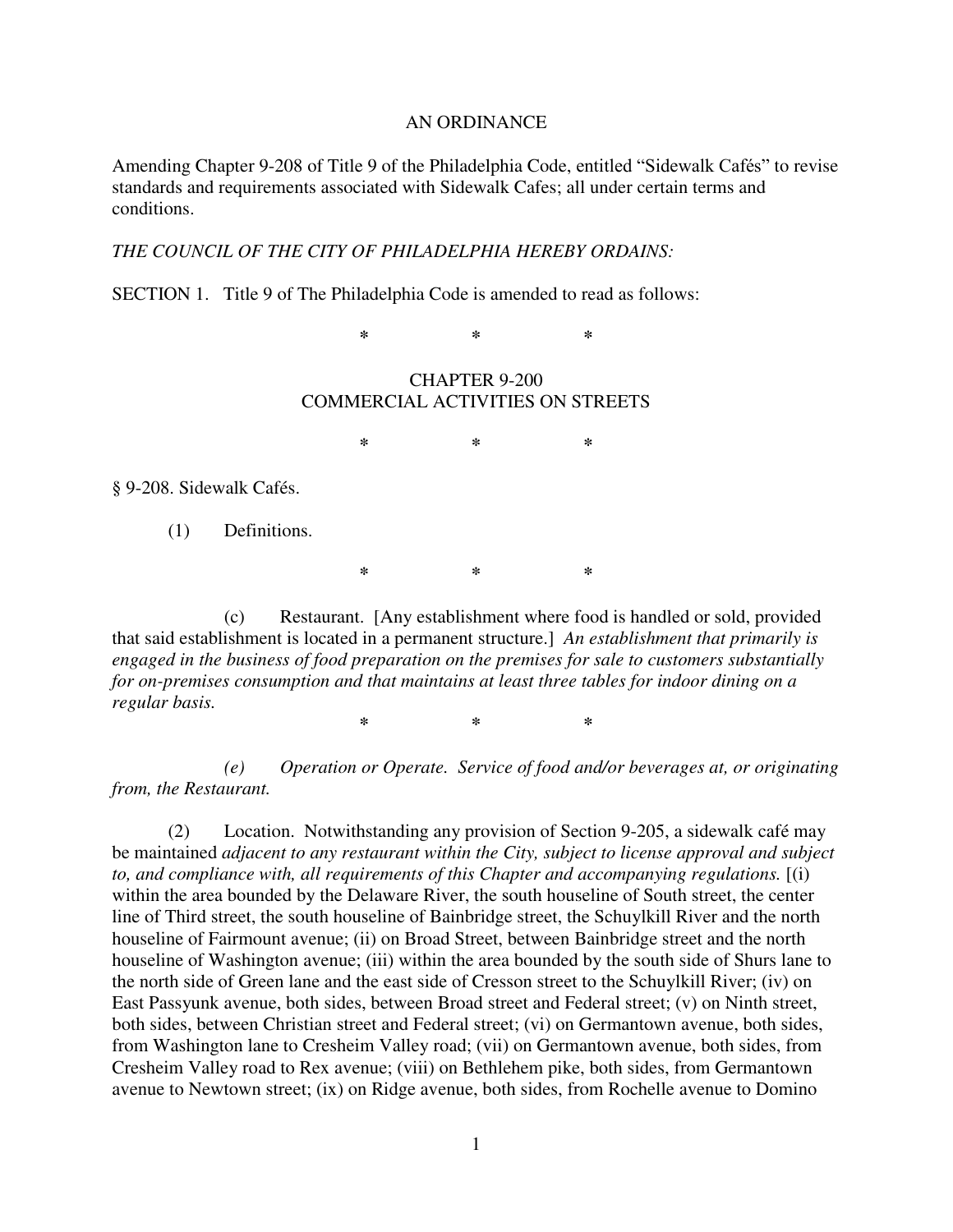lane; (x) Frankford avenue, both sides, from Bleigh avenue to Wellington street; and (xi) Cottman avenue, both sides, from Frankford avenue to Leon street; provided that the conditions of this Section are compiled with.]

(3) License, Indemnification, and Other Conditions. No person shall erect, construct or maintain a sidewalk café [, either where permitted by subsection (2) or where permitted pursuant to special ordinance,] unless [he] *such person* has obtained a sidewalk café license from the Department of Licenses and Inspections *and the sidewalk café is thereafter operated consistently with the plans submitted with the application for and with all other requirements of such license*. No license shall be issued unless:

 (a) Such person submits the materials required pursuant to subsection (4) to the Department *of Licenses and Inspections* and the Department determines [that the location at which the sidewalk café is proposed is a permitted location, either pursuant to this Section or pursuant to special ordinance, and determines] that the restaurant to which the proposed sidewalk café is accessory has all other necessary licenses and permits; and

 (b) The Department of Streets has determined, and advises the Department of Licenses and Inspections, that the proposed café meets the placement requirements of subsection (6);

 $*$  \* \* \*

 (e) The licensee *provides proof of, and* agrees in writing in form satisfactory to the City Solicitor to obtain and maintain in full force and effect, at the licensee's own expense, an insurance policy naming the City of Philadelphia as an additional insured. The policy shall afford comprehensive general liability insurance including contractual liability insurance coverage the licensee's indemnification and hold harmless obligations under subsection (d) above and shall provide that the Law Department be notified upon the expiration of coverage in the event the policy is cancelled or the application fails to renew the café license. Within ten (10) days of the approval of the sidewalk café license application, and each year thereafter, the licensee shall submit a certificate of insurance in accordance with the agreement and maintain a copy on the premises for review;

 $*$  \* \* \*

 (g) The licensee pays an annual fee *of two hundred dollars (\$200).* [of one hundred eighty dollars (\$180).] Such fee shall be in addition to any fees for other permits and licenses necessary for the operation of the restaurant to which the sidewalk café is accessory. All sidewalk café licenses shall be issued for a one-year period established by the Department of Licenses and Inspections.

(4) License Applications.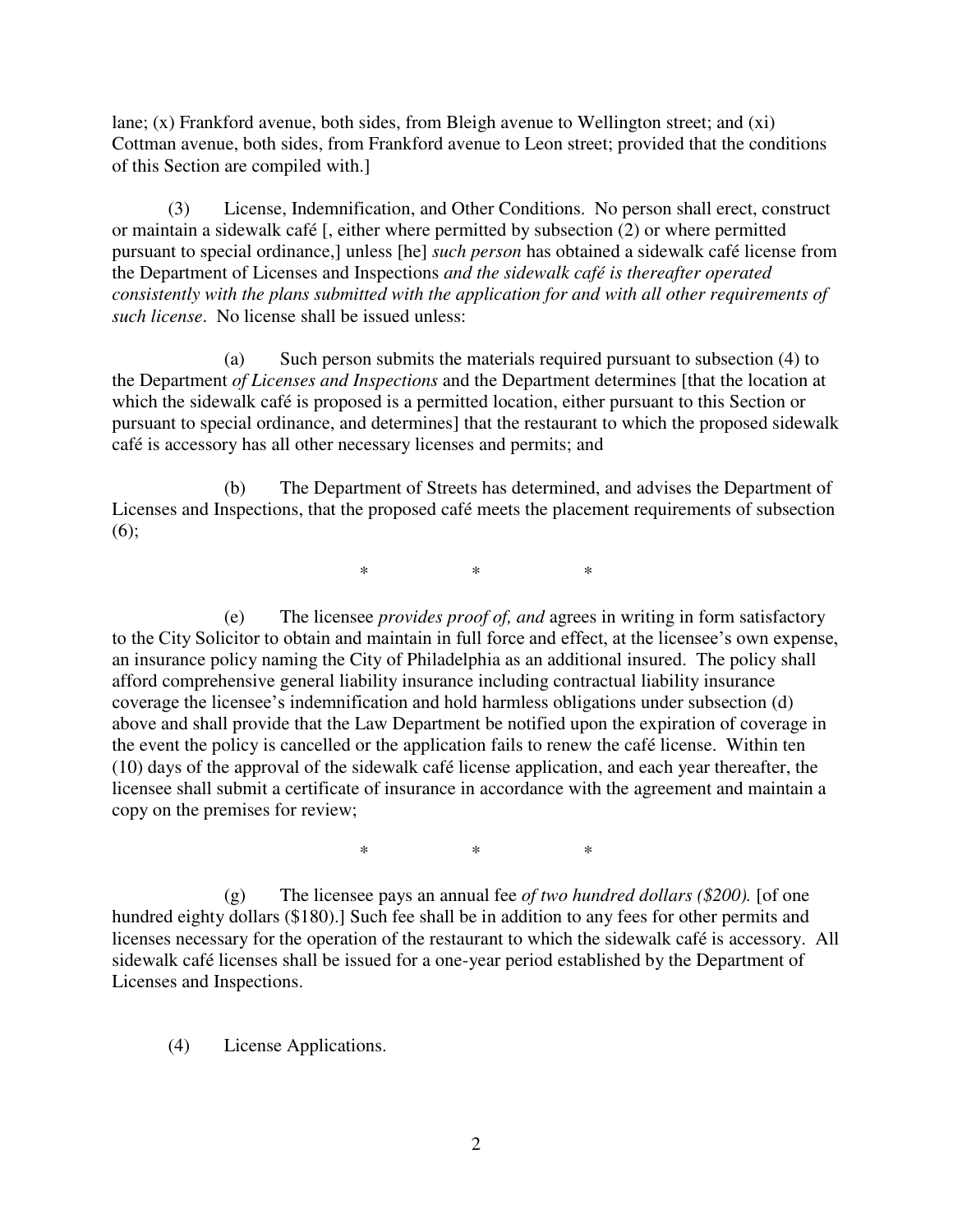(a) Applications for sidewalk café licenses shall be made on forms provided by the Department of Licenses and Inspections. Applicants must submit the following with the application:

 (.1) The name of the applicant, the relationship of the applicant to the restaurant to which the café is accessory (owner, manager, etc.) and the street address of the property where the sidewalk café is proposed. If the applicant is other than the owner of the building abutting the location of the proposed sidewalk café, the applicant must provide written authorization from the property owner stating that the property owner has no objection to the sidewalk café;

 $(0.2)$  Four copies of a plan drawn to minimum scale of  $1/4$ " = 1'

showing:

 (.a) Dimensions of the proposed sidewalk café boundaries, including the building line of the existing building;

(.b) Existing sidewalk widths;

 (.c) The location of all transit stops within fifteen (15) feet of the property line and its abutting sidewalk; and

 (.d) All sidewalk obstructions, including, but not limited to: poles, parking meters, telephone stands, trees, cellar doors, etc. within ten (10) feet of the outer edge of the proposed sidewalk café;

 (.3) Three color photographs, at least 5" x 7", showing the complete area of the building façade. This will necessitate three different photo angles;

 (.4) A non-refundable application fee of *two hundred dollars (\$200).*  [one hundred eighty dollars (\$180).] When a license is granted, the application fee shall be credited towards the first year's license fee.

 *(.5) Proof of permission to operate on the sidewalk of one adjacent building, if the licensee intends to utilize such property in connection with the sidewalk café.* 

 *(.6) Proof of a determination by the Department of Streets that the plans for the sidewalk café meet the requirements of subsection (6) of this Section.* 

 *(.7) Proof of satisfaction of the posting requirements of subsection (5).* 

 (b) [The applicant shall be provided with the current form of the written] *The submitted application shall contain constitute agreement by the applicant to the agreements* required pursuant to subsection (3) at the time the application is made.

 (c) Approval or disapproval of a license to operate a sidewalk café must be issued within thirty (30) days after the applicant complies with all the requirements as set forth in this Section.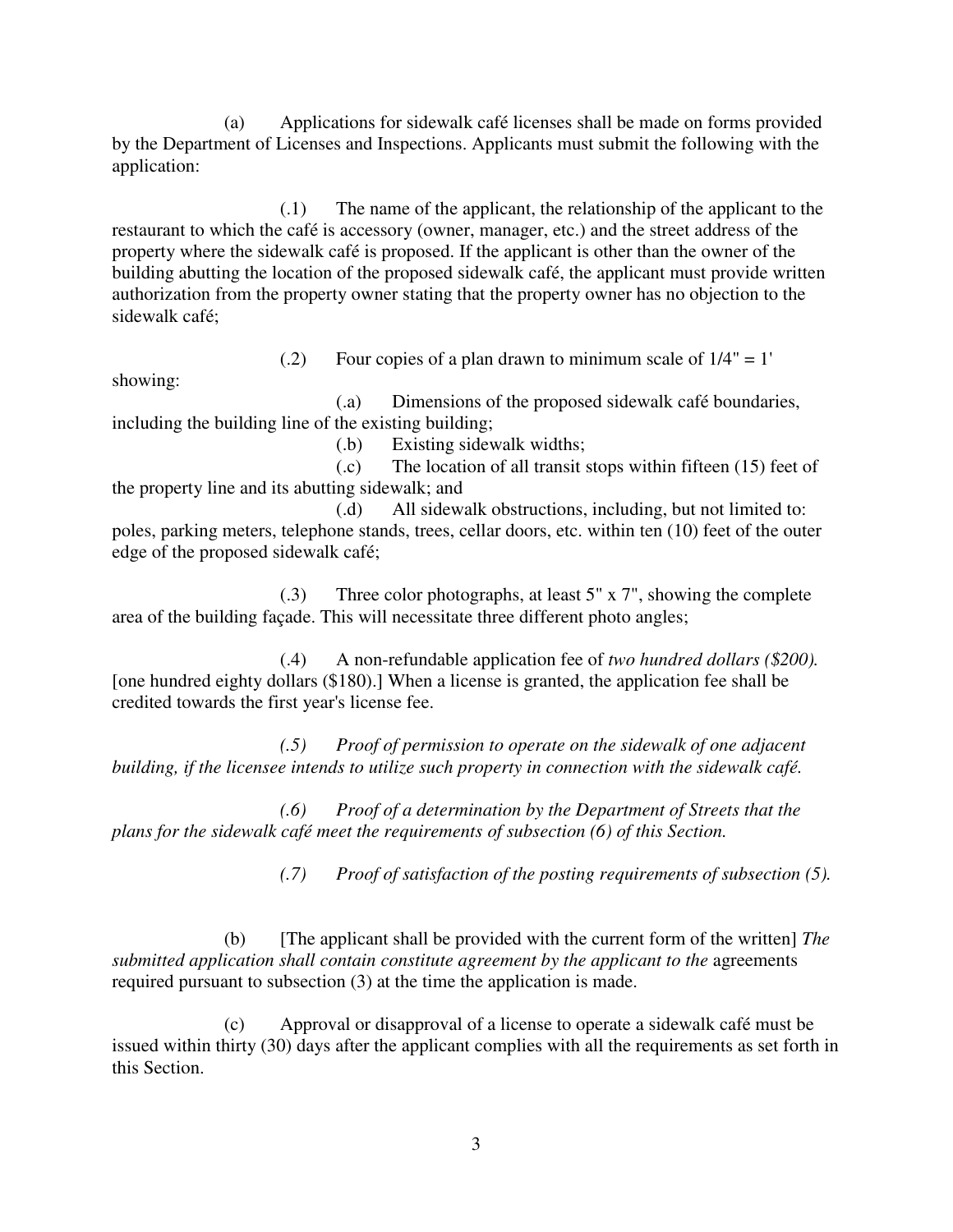(d) A recipient of a Sidewalk Café [permit] *license*, or a recipient of a streetery [permit] *license* or temporary street closure permit, pursuant to regulations, shall be eligible to provide Outdoor Entertainment until December 31, 2021, so long as all other provisions of the Philadelphia Code are adhered to, including the following:

 (.1) This provision shall apply retroactively to any applicant that had prior approval for a sidewalk café permit, streetery-street closure, or temporary lot closure.

 $(0.2)$  Permittees must notify the City, through the streetery @phila.gov email address, that an Outdoor Entertainment performance is scheduled seventy-two (72) hours in advance of the Outdoor Entertainment performance taking place. The Streets Department may, by regulation, extend the notification requirement for significant geographic areas of the City when there is a determination that a longer notification period is necessary to ensure that the health and public safety of this significant geographic area of the City is sufficiently considered and addressed. In this notification, permittees must certify that:

 (.a) they have read, understand, and will comply with the City's COVID safety guidelines relating to entertainment, dining, and leisure, and;

 (.b) they will comply with any regulations promulgated by the City pursuant to this legislation.

 (.3) Performers must wear a face mask at all times during an Outdoor Entertainment performance unless:

 (.a) all performers stand more than twenty (20) feet from members of the public; or

 (.b) performers perform behind a plexiglass barrier that will sufficiently prevent respiratory droplets from travelling from any performer to a member of the public.

 (.4) All equipment must be removed at the conclusion of each Outdoor Entertainment performance.

 (.5) A permittee that receives more than one violation notice for failure to maintain an Americans with Disabilities Act-compliant pedestrian path, shall be prohibited from providing Outdoor Entertainment.

 (.6) There shall be no more than two (2) Outdoor Entertainment performances per City block, at any given time.

 (.7) Until June 15, 2021, Outdoor Entertainment performances shall require a footway closure permit from the Streets Department, issued at the discretion of the Streets Commissioner.

 (.8) After June 15, 2021, Outdoor Entertainment performances shall no longer require a footway closure permit from the Streets Department, however, the City reserves the right to deny the right to conduct Outdoor Entertainment performances on the basis of right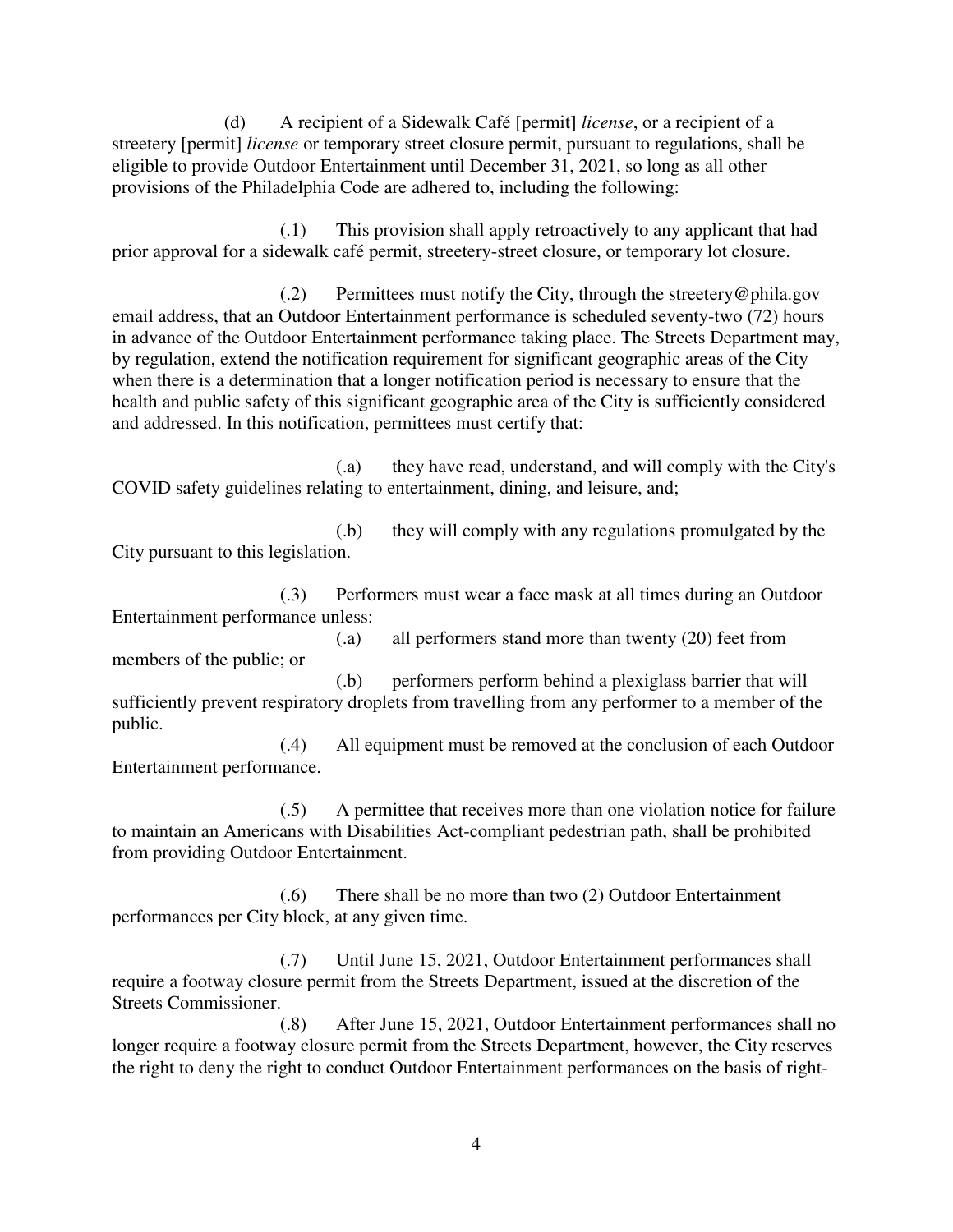of- way conflicts, public safety concerns, history of violations, or history of complaints. Such denials will be provided in writing with the cause identified.

 (.9) The Streets Department may, by regulation, restrict the hours that Outdoor Entertainment performances may occur for significant geographic areas of the City when there is a determination that shorter Outdoor Entertainment performance hours are necessary to ensure that the health and public safety of this significant geographic area of the City is sufficiently considered and addressed.

 $*$  \* \* \*

(5) Posting Requirement.

 (a) [Within five (5) days of] *Prior to*, *but no more than 30 days before,* the filing of an initial application for a sidewalk café license, the applicant shall give public notice of the *proposed* application by posting at a conspicuous location in the front window or on the front door of the restaurant to which the sidewalk café will be accessory a form approved by the Streets Department. The applicant is responsible for assuring that such notice is posted continuously for a minimum of ten (10) consecutive days, and no license shall issue prior to the completion of at least ten (10) days of public notice.

(6) Placement Requirements.

 $*$  \* \* \*

 (b) On streets with a confirmed sidewalk width of thirteen (13) feet or less, at least [five (5)] *six (6)* feet of clear sidewalk space shall be maintained at all times to provide pedestrian access *and to meet accessibility requirements*. On streets with a confirmed sidewalk width of more than thirteen (13) feet, at least one-half the confirmed sidewalk width shall be maintained at all times to provide pedestrian access.

 $*$  \* \* \*

 (e) The licensee shall be responsible for keeping all visitors, patrons, employees, and café [fixtures] *furniture and equipment*, including, without limitation, tables, chairs, and heaters, from occupying or encroaching into the required clear sidewalk space

 (f) Sidewalk cafés located at street intersections shall provide corner clearance by providing a ten (10) foot clear space from the point of tangency of the curb line. .*All furniture and equipment must be maintained at least six (6) feet from any curb cut.* 

 $*$  \* \* \* \*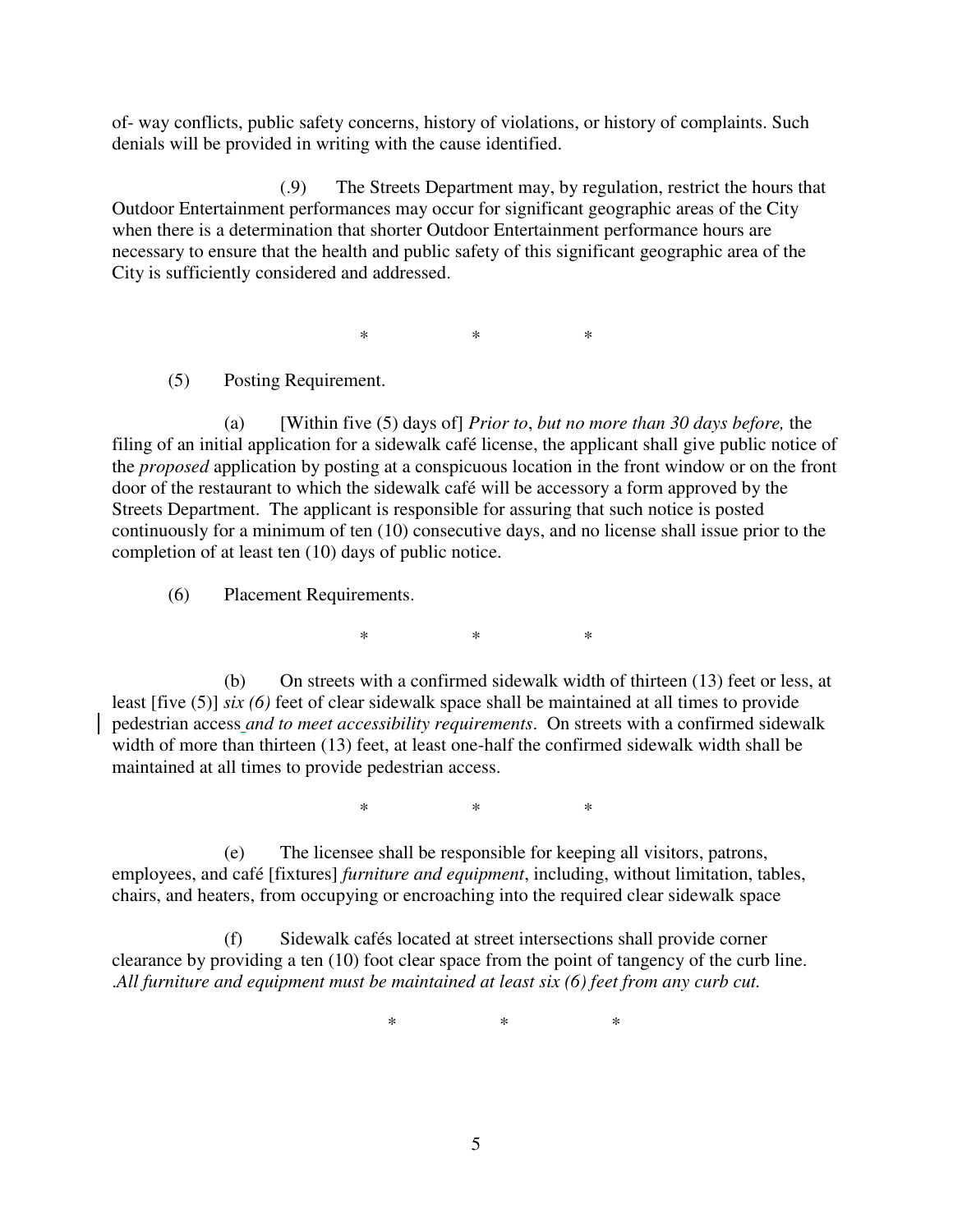[(*l*) Provided that the clear sidewalk space is maintained as otherwise required in this subsection, an applicant may also occupy an area adjacent to the curb line after 7:00 p.m., provided that the following conditions are met:

 (.1) the café must be located adjacent to a traffic lane regulated for use only for parking and/or loading (i.e. the lane cannot be a traffic lane after 7:00 p.m.);

 (.2) only movable tables and/or chairs shall be permitted and must be placed at least one and one-half (1.5) feet from the curb line;

(.3) chairs must be placed in positions parallel to the curb line; and

 (.4) the minimum clear sidewalk space required pursuant to this subsection must be maintained at all times except employees of the licensee are permitted to serve tables at the curb lines of cafés in compliance with other provisions of this subsection.]

 *(m) A sidewalk café may only be located on the sidewalk directly abutting the restaurant in connection with which the license is obtained, and on the sidewalk abutting one, and no more than one, adjacent property, provided proof of permission to utilize the sidewalk of the adjacent property is provided at the time of license application and such permission remains in effect.* 

(7) Maintenance of Sidewalk Cafés.

 (a) Licensee shall maintain the sidewalk café in accordance with all City, state and federal laws, as well as any rules and regulations which pertain to the use of the sidewalk café including, but not limited to, any and all City Code rules and regulations as may be required by the Department of Fire, Police, Health, Streets and Licenses and Inspections.

 [(b) All food served from sidewalk cafés in the following locations shall be served on non-disposable containers, and no sidewalk café shall be maintained in the following locations unless such café is directly abutting a restaurant where more than twenty-five percent (25%) of the interior gross floor area is used for seating:

- (.1) Chestnut street from Broad street to Eighteenth street; and
- (.2) Walnut street from Broad street to Eighteenth street.]

*(b) Sidewalk cafes are only permissible in connection with eating establishments that primarily are engaged in the business of food preparation on the premises for sale to customers substantially for on-premises consumption and that maintain at least three tables for indoor dining on a regular basis.* 

 (c) The issuance of a license pursuant to this Section does not permit any conduct otherwise prohibited by this Code, including otherwise prohibited outdoor cooking and outdoor storage of flammable materials.

 (d) A license granted pursuant to this Section does not create any vested property right in the sidewalk area to which the license applies.

 [(e) No sidewalk café, located within the following area, shall be operated or maintained between the hours of 12 midnight and 8 a.m.: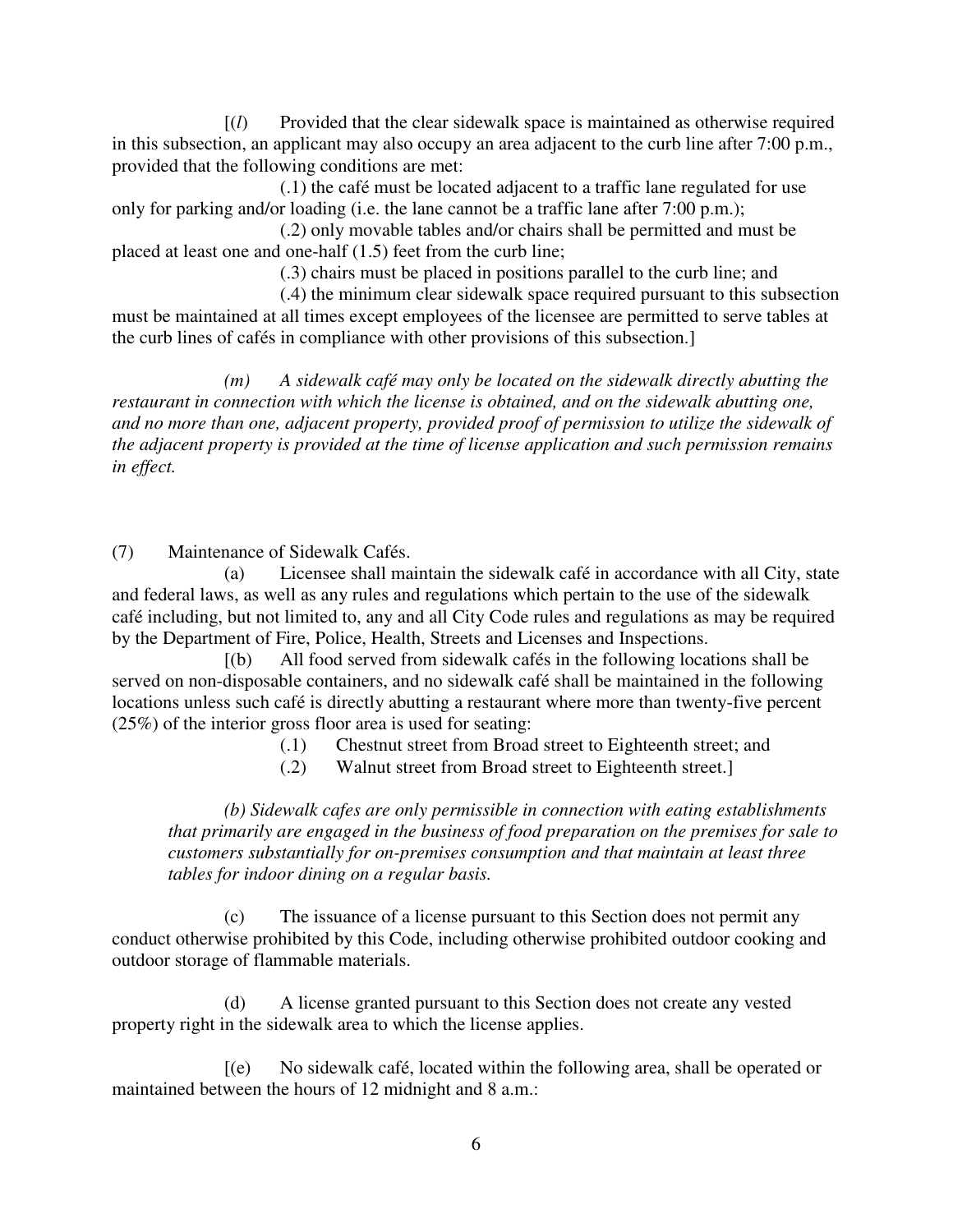(.1) the area bounded by the south side of Shurs lane to the north side of Green lane and the east side of Cresson street to the Schuylkill River.]

 *(e) A sidewalk café shall only be operated for business between the hours of 7 a.m. and 10 p.m., Sunday through Thursday, and between 7 a.m. and 11 p.m., Friday and Saturday.* 

(8) Remedies.

 $*$  \* \* \*

 (d) If the owner or operator of the restaurant fails to comply as directed in the notice, or fails to comply with his or her written agreements under subsection (4) *of this Section,*  the Department of Licenses and Inspections *and the Streets Department* is authorized to abate the violation, including by removing furniture or other property from the sidewalk, by itself or by contract, *property storage* and restoring the sidewalk to its original condition. [The Department of Licenses and Inspections] *Such departments* shall be further authorized to charge the costs of such removal*, storage* and restoration, including administrative costs, to the violator and the Law Department may take action to collect such costs by lien or any other method. If removed property is not claimed in writing within thirty (30) days, the City is authorized to dispose of said property.

 (e) Penalties. The penalty for violation of this Section or any condition of a license or of a regulation issued pursuant to this Section shall be a fine [not exceeding] of three hundred dollars (\$300) per day.

 (f) Repeat Offenders. Any person who commits, on more than one occasion, a violation of this Section or any condition of a license or of a regulation issued pursuant to this Section, shall be guilty of a separate offense of Repeat Violation, and for each such Repeat Violation, shall be subject to a fine of [not more than] three hundred dollars (\$300), [or imprisonment for not more than ninety (90) days, or both.] A person shall be guilty of a Repeat Violation regardless whether the second or subsequent violation occurs before or after a judicial finding of a first or previous violation. Each violation, after the first, shall constitute a separate Repeat Violation offense.

 (9) The Department of Streets and the Department of Licenses and Inspections may issue [whatever] rules or regulations [they deem] necessary or desirable to effectuate the purposes of this Section. With respect to rules or regulations as to the extent of encroachments upon and obstructions of the streets, for the protection *of public safety and* [or] facilitation of pedestrian traffic, such rules or regulations shall not permit encroachments upon or obstructions of the streets greater than those [specified] authorized in *this Section* [Title 11 of The Philadelphia Cod]e.

 [(10) Special Provisions for Existing Sidewalk Cafes and Pending Sidewalk Café Applicants. The following special provisions shall apply only within the First and Fourth Councilmanic Districts: